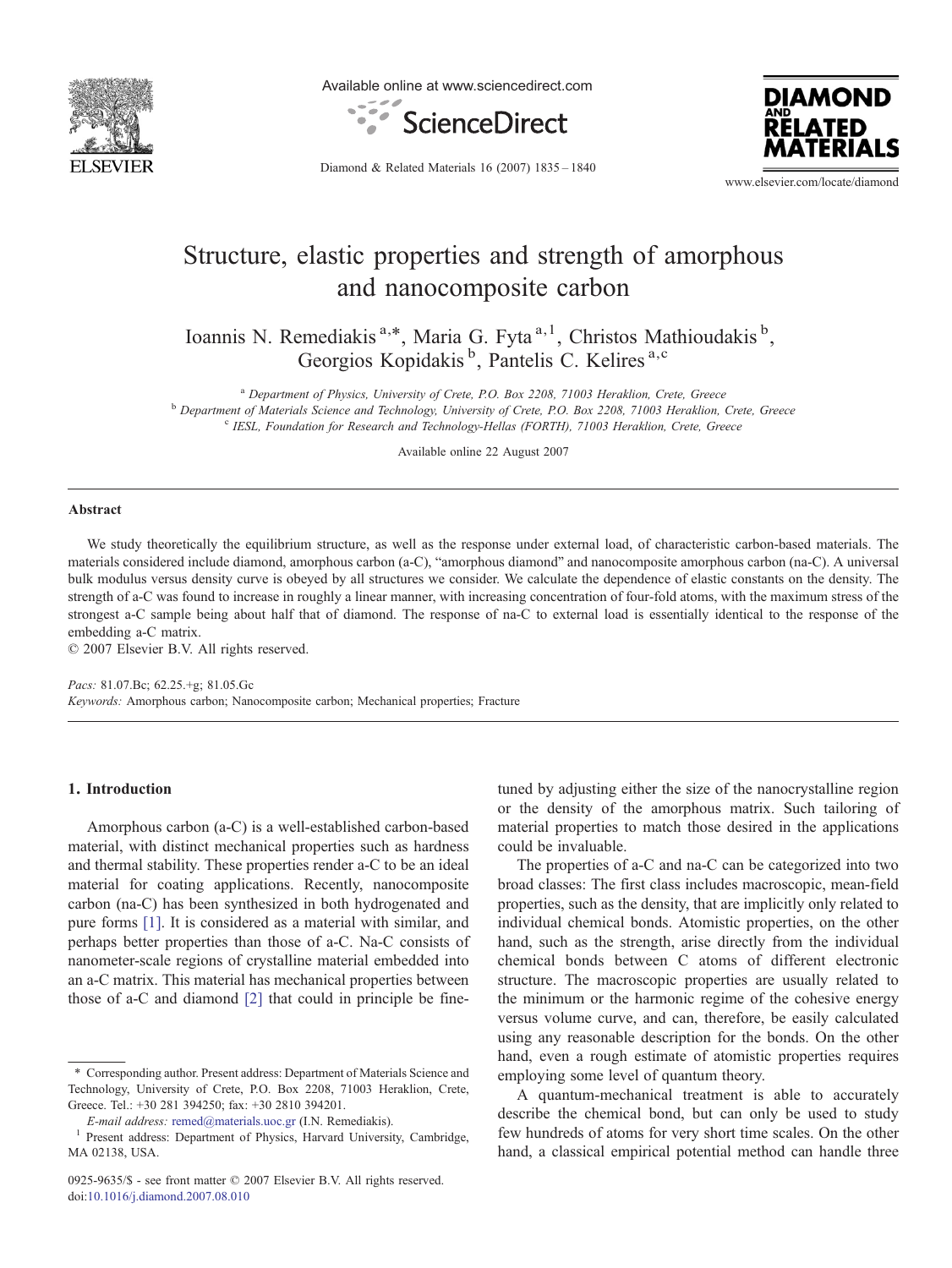orders of magnitude more atoms for realistic time scales, at the price of a limited accuracy in the description of the chemistry of carbon. This interplay between classical and quantum-mechanical simulations has been used to verify or predict several experimental findings for na-C: diamond nanocrystallites were found to be stable, having negative formation energy, when the amorphous matrix is dense [\[3\]](#page-5-0). The average intrinsic stress of the material is zero [\[4\]](#page-5-0). Although the bulk modulus of na-C is higher than that of a-C, the two materials have identical ideal strength due to identical fracture mechanisms [\[2\].](#page-5-0) In this work, we first establish the validity of our simulations by ensuring that different approximations yield identical qualitative and similar quantitative results. We then study in more detail the elastic properties of these materials, including the dependence of elastic moduli as a function of their density. Finally, we comment on their behavior under strain well beyond the elastic regime, and discuss briefly their fracture.

## 2. Computational method

The quantum-mechanical calculations are based on two different tight-binding Hamiltonians. The so-called NRL-TB was developed by Papaconstantopoulos et al. at the Naval Research Laboratory [\[5\]](#page-5-0). The parametrization of the Hamiltonian for C is based on similar assumptions to the previously published parametrization for Si; see Ref. [\[6\]](#page-5-0) for a review. The environment-dependent tight-binding (EDTB) model of Wang et al. [\[7\]](#page-5-0) goes beyond the traditional two-center approximation and allows the TB parameters to change according to the bonding environment. In this respect, it is a considerable improvement over the previous two-center model of Xu et al. [\[8\]](#page-5-0). Both NRL-TB and EDTB schemes have been used successfully to simulate a-C systems [\[9,2\]](#page-5-0). The tight-binding molecular-dynamics simulations are carried out in the canonical (N, V, T) ensemble, T being controlled via a stochastic temperature control algorithm. The supercells used in the tight-binding simulations contain 512 C atoms each.

The empirical potential simulations are based on the continuous-space Monte Carlo method. We employ the manybody potential of Tersoff [\[10\]](#page-5-0), which provides a very good description of structure and energetics for a wide range of carbon-based materials [\[11,12\].](#page-5-0) This method allows for great statistical accuracy, as it is possible to have samples at full thermodynamic equilibrium. Moreover, through the use of relatively large supercells, it offers the possibility to explore a larger portion of the configurational space of the problem. The supercells used in the Monte Carlo simulations contain 4096 C atoms each.

Na-C is modeled by a periodic repetition of cubic supercells that consist of a spherical crystalline region surrounded by a-C. To construct such supercells, we first consider a cubic supercell of diamond, and choose the radius of the spherical crystalline phase. Keeping the atoms inside this sphere frozen to their diamond lattice positions, we run the system at a very high temperature (12,000–15,000 K) so that a liquid is created, and then quench it down to 50 K, at constant volume. After that, the system is fully equilibrated by relaxing both the system volume

and the coordinates of all atoms. In the Monte Carlo simulations, we perform an additional intermediate relaxation at room temperature to ensure that the sample is fully relaxed.

By adjusting the volume or, equivalently, the pressure of the liquid phase, we can create samples having low- or high-density a-C. It has been shown that properties of a-C can be described in terms of a single parameter,  $z$  [\[9\]](#page-5-0). This is the average coordination number, or number of neighbors, for each atom in the sample. More precisely, z it is the integral of the nearestneighbor peak of the pair-correlation function. By convention, individual atoms in a-C are thought of having an electronic structure in one-to-one correspondence to their coordination number: four-, three-and two-fold atoms are usually labeled in the literature as  $sp^3$ ,  $sp^2$  and  $sp^1$ , respectively. Although for most atoms such a relationship between coordination number and hybridization holds to a good approximation, other atomic electronic structures may be present as well. We create samples with average coordination between 3.1 and 3.9, having concentrations of four-fold coordinated atoms between 10 and 90%. Samples with  $z > 3.8$  are considered as tetrahedral amorphous Carbon (ta-C). We also consider the fully tetrahedral Wooten–Winer–Weaire (WWW) structure [\[13\]](#page-5-0), as a model for "amorphous diamond". The radius of the nanocrystalline region is of the order of 2 nm (1 nm for the quantum-mechanical simulations), while it occupies about 30–40% of the total volume, in accordance to experimental observations [\[14\].](#page-5-0)

#### 3. Equilibrium structural properties

Structural properties of diamond, "amorphous diamond" and a-C are summarized in Table 1. For diamond, we calculate the density  $(\rho)$  and the bulk modulus  $(B)$  using the two tightbinding schemes and the Tersoff potential. All methods yield results in good agreement to experiment. The a-C samples we considered consist mostly of four-and three-fold atoms, while two-fold atoms appear in low-density samples. Using the EDTB model, we had found that the density of a-C depends linearly on z, via  $\rho \approx$ −3.3+1.7z [\[9\].](#page-5-0) We find that the linear relationship

Table 1

Structural properties of diamond (D), "amorphous diamond" (WWW) and four characteristic a-C samples (A–D)

|            | $\boldsymbol{Z}$ | $N_4$ | $N_3$    | N <sub>2</sub> | B   | $\rho$ | $\rho^{\rm fit}$ |
|------------|------------------|-------|----------|----------------|-----|--------|------------------|
| D          | 4.0              | 100   | $\theta$ | $\theta$       | 480 | 3.7    |                  |
| D(E)       | 4.0              | 100   | $\theta$ | $\theta$       | 428 | 3.5    |                  |
| D(T)       | 4.0              | 100   | $\theta$ | $\theta$       | 422 | 3.5    |                  |
| D(e)       | 4.0              | 100   | $\theta$ | $\theta$       | 443 | 3.5    |                  |
| <b>WWW</b> | 4.0              | 100   | $\theta$ | $\theta$       | 434 | 3.4    | 3.5              |
| А          | 3.8              | 78    | 22       | $\theta$       | 387 | 3.1    | 3.2              |
| B          | 3.7              | 67    | 32       |                | 361 | 2.9    | 3.0              |
| C          | 3.5              | 47    | 52       |                | 325 | 2.5    | 2.7              |
| D          | 3.2              | 18    | 77       | 5              | 211 | 1.6    | 2.1              |
|            |                  |       |          |                |     |        |                  |

All samples are simulated using NRL-TB, except D (E), D (T) and D (e) that contain results obtained from the EDTB, Tersoff potential and experiment, respectively.  $N_4$ ,  $N_3$  and  $N_2$  is the percentage of four-, three- and two-fold atoms, respectively. B is the bulk modulus (in GPa),  $\rho$  the calculated density (in  $g/cm^3$ ), and  $\rho^{\text{fit}}$  is the density (in g/cm<sup>3</sup>) according to the fit of  $\rho$  vs. z from Ref. [\[9\]](#page-5-0).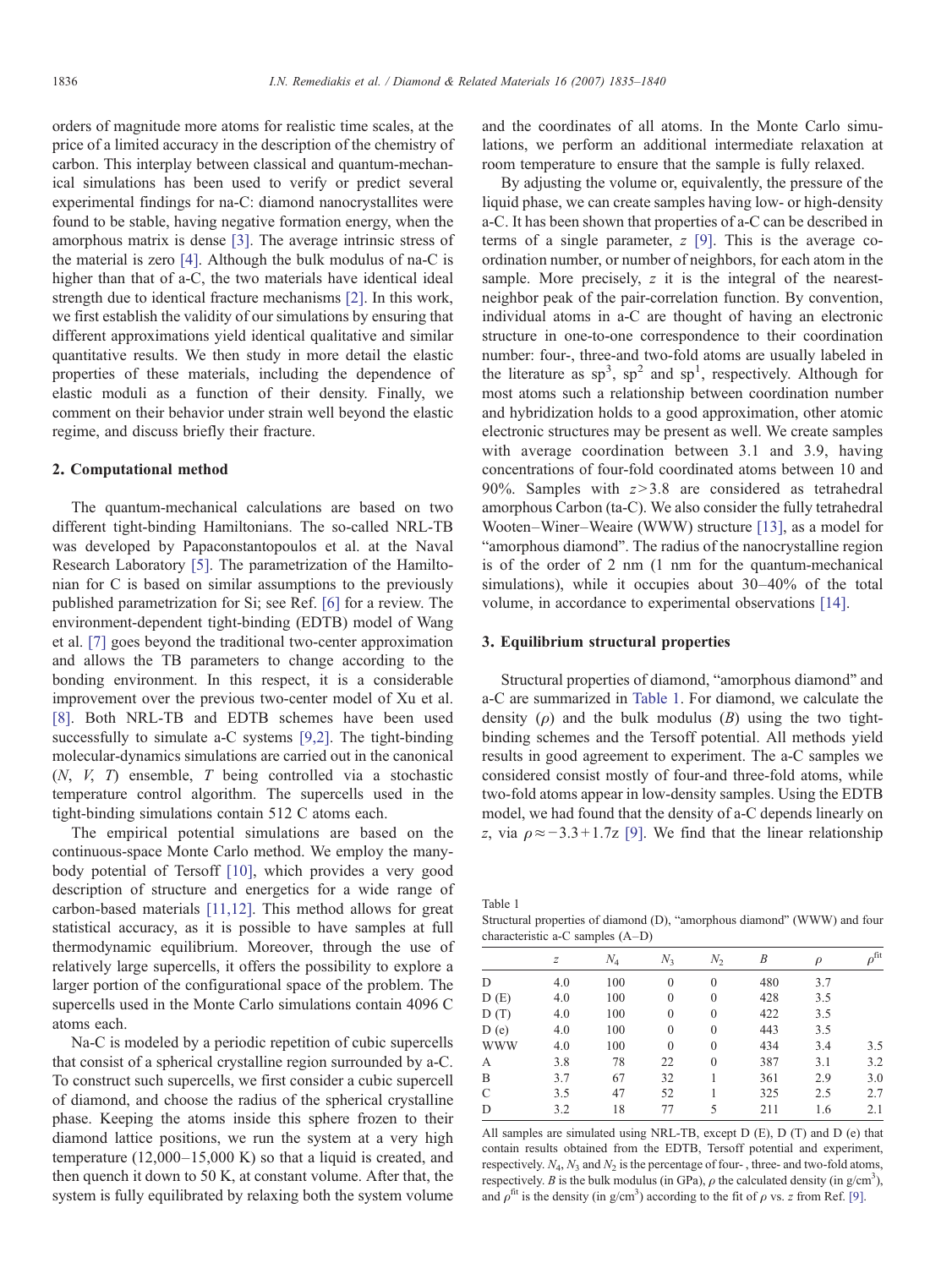

Fig. 1. Ring statistics for various a-C samples, as calculated using the NRL-TB. The upper three panels show the number of rings divided by the total number of atoms in the sample, as a function of the number of atoms participating in each ring, for three cases: low-density a-C ( $z=3.18$ ), ta-C ( $z=3.78$ ) and "amorphous diamond"  $(z=4.00)$ . Lowest panel shows the concentration of rings in four-fold and three-fold atoms for the ta-C sample.

found using EDTB is also valid within NRL-TB, at least for the denser samples.

Insight into the atomistic structure of a-C can be gained by looking at the sizes and distributions of rings of atoms in the material. A ring having  $k$  members is defined as a path which, starting from a given atom, returns to itself after passing through k atoms. Rings of atoms are defined in terms of the shortest-path criterion of Franzblau [\[15\]](#page-5-0). The number of atoms that participate in a ring is the ring size, and can have only specific values for a bulk crystalline material: in diamond, for example, the smallest ring size is six. On the contrary, three-member rings are common in a-C. As the formation of rings is related to atomistic binding, a quantum-mechanical treatment is necessary in order to get reliable ring statistics.

Results for the relative ring numbers and concentrations, found using the NRL-TB for three characteristic samples, are shown in Fig. 1. Similar results have been obtained with EDTB [\[9\].](#page-5-0) For the low-density sample, we find significant numbers for three- and four- member rings, while the most probable ring length is six. For ta-C, the most probable ring length is five, while there are still some three- and four- member rings. Finally, for the "amorphous diamond" sample, most rings are sixmembered, with few five- and seven-member ones. Although, by construction, only four-fold atoms exist in this sample, its random topology allows for rings that would not be present in the crystalline material.

The bottom panel of Fig. 1 shows the composition of rings as a function of their size, for the ta-C sample. Most atoms (over 90%) of the smallest rings are four-fold. The concentration of four-fold atoms decreases with increasing ring size; for large rings, with more that eight members, most atoms are three-fold. This behavior can be attributed to the long-range correlations found for π-bonded atoms; such π bonds are more likely to occur between three-than between four-fold atoms. On the other hand, such double bonds are more difficult to bend in order to form triangles or quadrangles; this is why most atoms that participate in small rings are four-fold. 85% of the threemember rings and 75% of the four-member rings consist of four-fold atoms only, while there are no rings of sizes 8 and above having only four-fold atoms. The ring statistics presented here are in excellent agreement to experiments and state-of-theart ab initio simulations [\[16,17\].](#page-5-0)

A typical sample of na-C, generated in the NRL-TB scheme is shown in Fig. 2. The volume fraction of the nanocrystalline region is 31%. The surrounding amorphous material is ta-C  $(z=3.8$  and  $\rho=3.0$  g/cm<sup>3</sup>). A sample created using EDTB under identical conditions has the same crystal volume fraction and a-C coordination, and only slightly higher density of the amorphous phase,  $3.1 \text{ g/cm}^3$ . In all cases, the surrounding a-C matrix obeys the same density vs. coordination relationship as pure a-C samples generated using the same recipe. The a-C atoms are covalently bonded to the crystal, resulting thus in thin interface regions.



Fig. 2. Cross-section of a ball-and-stick representation for a typical model structure of nanocomposite amorphous Carbon created using EDTB: a spherical nanocrystal with a diameter of 1.24 nm is embedded into amorphous-C with an average coordination of 3.8. Atoms belonging to the crystal are represented by black spheres; four-and three-fold atoms of the amorphous matrix are represented by white and gray spheres, respectively.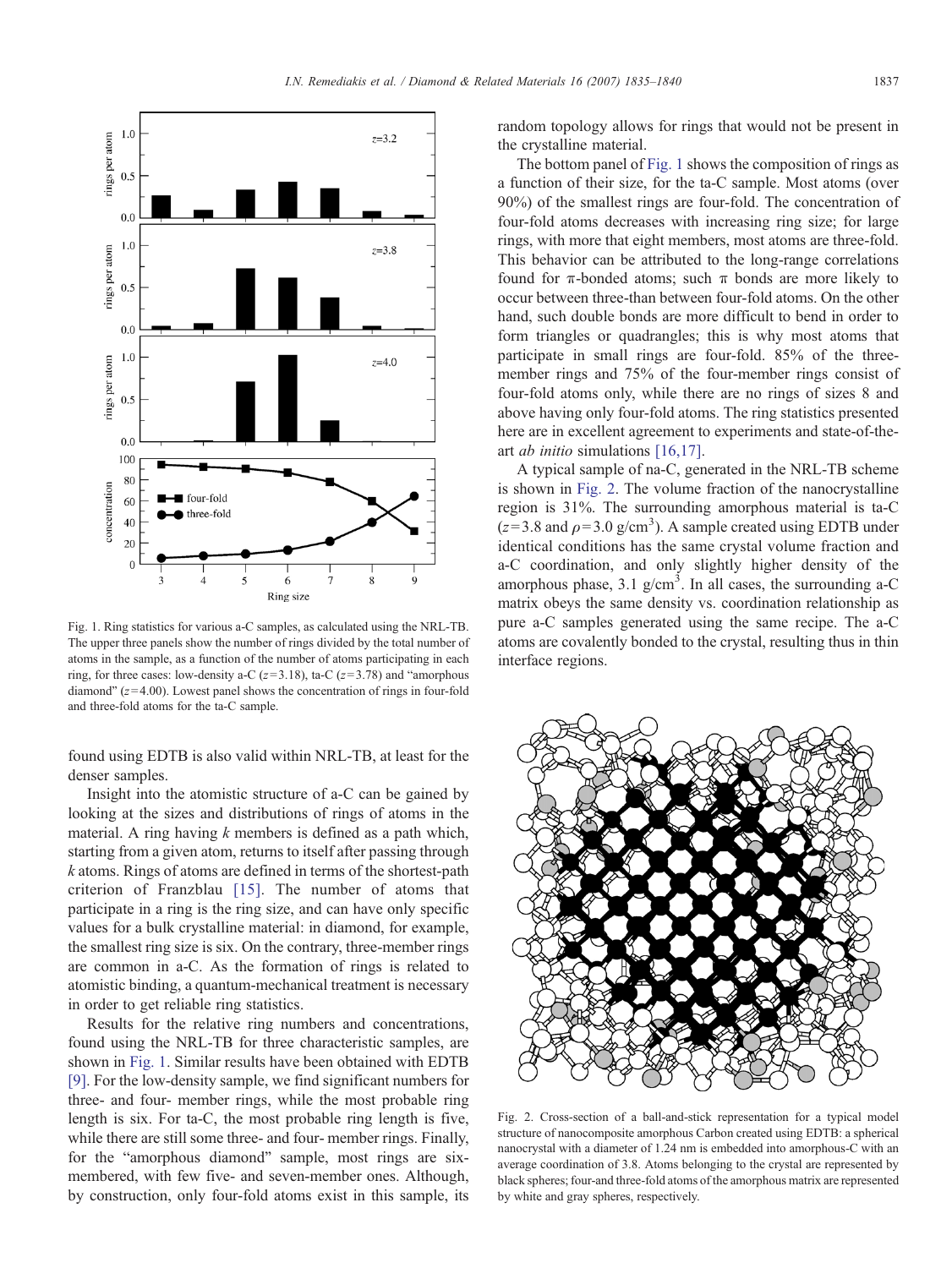

Fig. 3. Bulk modulus as a function of density, calculated within NRL-TB, for na-C with different radii of the crystalline region. Calculations for a-C of various densities, bulk diamond and "amorphous diamond" are also shown.

As a first estimate of the hardness of nanocomposite carbonbased materials, we calculated their bulk modulus, B. In Fig. 3, we plot B as a function of the total density of the samples,  $\rho$ . The bulk modulus of na-C is enhanced compared to that of pure a-C [\[2\]](#page-5-0). Replacement of some amorphous material by crystalline increases noticeably the bulk modulus, rendering it for some samples to be higher even than that of the "amorphous diamond", and close to that of diamond [\[2\]](#page-5-0).

Interestingly, all samples, including pure a-C, na-C, WWW, and even diamond, seem to follow the same universal curve in Fig. 3. Such universalities have been observed in the past: He and Thorpe [\[18\]](#page-5-0) showed that  $B \sim (z - z_0)^{1.5}$ , where  $z_0$  is universal; Liu et al. [\[19\]](#page-5-0) showed that  $B \sim d^{-3.5}$ , where d is the average distance between atoms. Recently, Mathioudakis et al. [\[9\]](#page-5-0) showed that the two approaches are equivalent, and that for a-C,  $B \sim (d-\text{const.})^{-3.5}$ . The last relationship would imply that  $B~(p^{-1/3}-const.)^{-3.5}$ . Indeed, this function provides an alternative fit of the a-C data of Fig. 3 [\[9\]](#page-5-0) for the whole range of densities. The calculated bulk moduli are in general in very good agreement to the measured ones. The agreement is better for higher densities; for example, the calculated bulk modulus of a-C for  $z=3.9$  coincides with Surface Brillouin Scattering experiments [\[9\]](#page-5-0).

The universal dependence of B on  $\rho$  can be understood by considering the microscopic response of the material to the external pressure. We can think of two regimes: in low-density materials, the pressure is undertaken by appropriately adjusting the volume of the void regions of the material. Such voids exist in every low-density material and are a result of induced dipole (van der Waals) interactions. On the other hand, for dense materials, strong covalent bonds have to be deformed, resulting in higher bulk moduli. In this case, the resistance of the electrons to compression follows from their quantum nature and the Pauli principle.

In the first case, the scaling of B with respect to  $\rho$  can be found by considering a model solid bonded exclusively through van der Waals interactions. Using the Lennard–Jones potential we can find that  $B \sim \rho$  [\[20\]](#page-5-0). On the other hand, for high densities, we can get the correct scaling by using the free-electron approximation:

in this case,  $B \sim \rho^{5/3}$  [\[20\]](#page-5-0). This picture is demonstrated in Fig. 3: B∼ρ for  $\rho$ <3.3 g/cm<sup>3</sup>, while  $B \sim \rho^{5/3}$  for  $\rho > 3.3$  g/cm<sup>3</sup>. These relationships hold with surprisingly good accuracy.

Being such a fundamental average property, the B vs.  $\rho$ curve should be reproduced well by both our tight-binding models and the empirical potential, as the latter is known to reproduce correctly the elastic response of the material. On the other hand, the density dependence of elastic constants associated with changes in shape, like the Young's modulus, can be different. Although the response of materials to volume changes can be addressed at almost any level of theory, understanding the response to shape changes requires a model that takes into account the directionality of the chemical bonds. Fortunately, as the calculation of elastic constants require only small deformations from the minimum energy structure, the empirical potential approach should suffice for their calculation. As the Monte Carlo simulations offer greater statistical accuracy and refer to more realistic sizes of the crystalline regions, we prefer to employ this method for the calculation of elastic constants.

To calculate the elastic constants, we apply the appropriate deformation to the system and compute its total energy as a function of the imposed strain. The curvature of this function at its minimum yields the desired modulus. The number of independent elastic constants depends on the symmetry of the material: For a material with cubic symmetry, there are three independent elastic constants, while for an isotropic material, such as a-C or na-C, there are only two [\[21\].](#page-5-0) In Fig. 4 we plot  $c_{11}$ ,  $c_{12}$ ,  $c_{44}$  and the Young's modulus Y as a function of density for na-C and diamond. All elastic constants increase with increasing density, similar to the previously described behavior of the bulk modulus as a function of density. For an isotropic material,  $2c_{44}=c_{11}-c_{12}$ . This relationship holds within 4% or less, for all data points presented in Fig. 4, demonstrating that na-C is a highly isotropic material. The moduli  $c_{11}$  and  $c_{44}$  are both associated with changes in shape, and this is why their values for na-C are much lower than the corresponding values



Fig. 4. Elastic constants of na-C, calculated using the Tersoff potential, as a function of the total density. The average diameter of the crystalline region is 1.7 nm, and the surrounding a-C matrix has  $z=3.8$ . The rightmost point for each data set, for a density  $\rho = 3.51$  g/cm<sup>3</sup>, corresponds to diamond and is taken from Ref. [\[11\]](#page-5-0).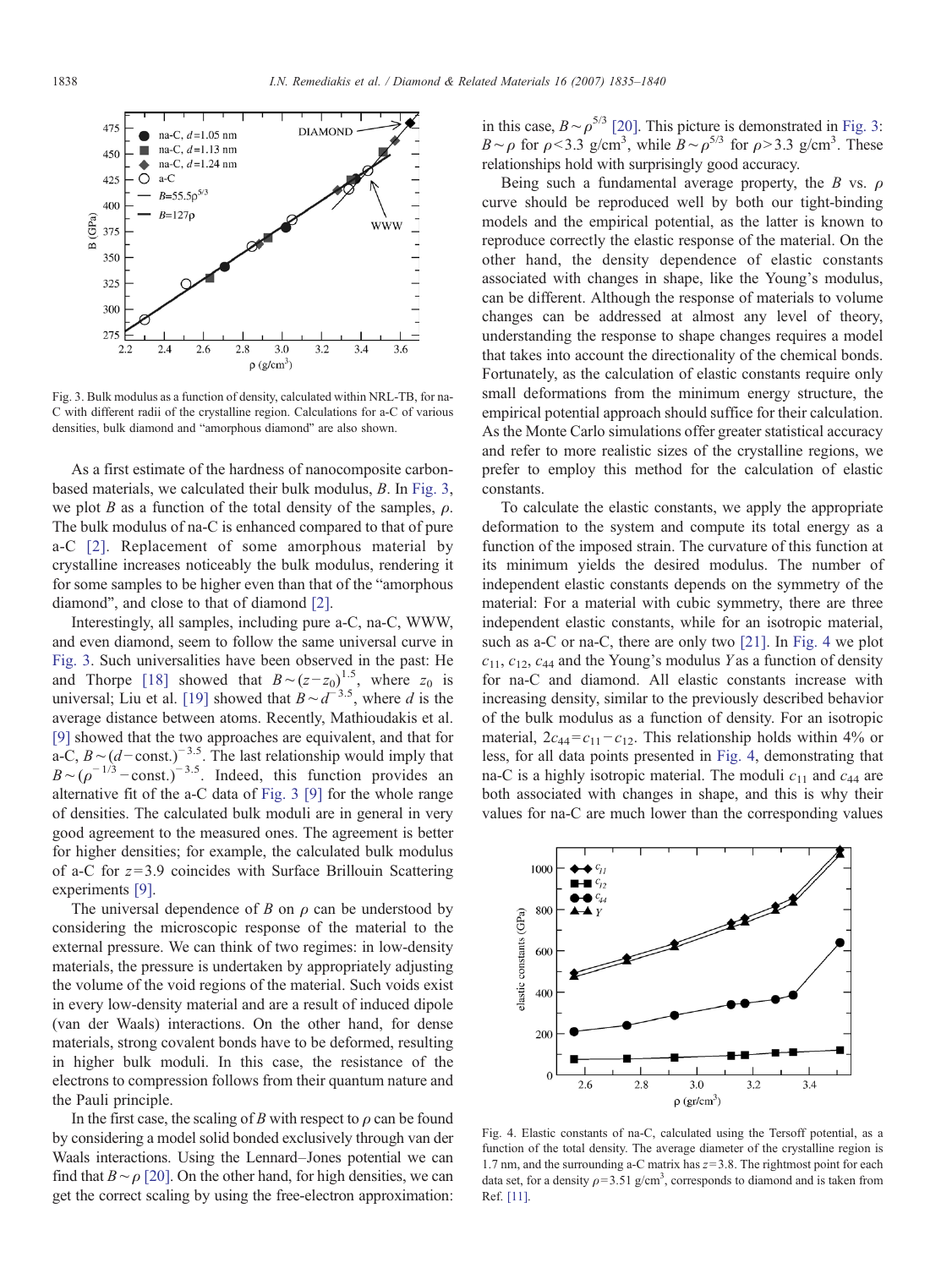for diamond, where strong directional bonds are bent. On the other hand,  $c_{12}$  describes simultaneous elongation along two axes without shearing, and the value of this modulus for diamond follows the trend observed for na-C.

## 4. Ideal strength and fracture

The response of covalently-bonded materials, such as a-C and na-C, under strain can be categorized into three broad regimes: For small strains, the response of the material is elastic, and Hooke's law stands: the stress is proportional to the applied strain. For example, if tensile strain is applied to an isotropic material, the stress will equal the strain times the Young's modulus. The second regime corresponds to strain beyond the elastic limit, and is usually associated with plastic deformation of the material. The stress experienced by the material increases with increasing strain until a maximum stress (strength) is reached. The third regime is associated with strain beyond that giving the maximum stress. For brittle materials like diamond, the material breaks when the maximum stress is reached, and further increase of the strain results therefore in zero stress. Ductile materials, on the other hand, can be deformed beyond the strain corresponding to the maximum of the stress.

To study the strength of a-C and na-C, we apply tensile load on the [111] easy slip plane of the crystalline region. Strain is simply the ratio of the volume change divided by the initial volume of the sample; stress is the negative derivative of the energy with respect to volume. We consider three a-C samples: a typical a-C sample with average coordination  $z=3.47$ , a ta-C sample with  $z=3.8$  and an "amorphous diamond" sample. As graphite ( $z=3$ ) is known to be much softer than diamond ( $z=4$ ), it is reasonable to expect that the strength increases with increasing z, as was the case for the elastic constants discussed in Section 3. This is observed in Fig. 5. The maximum stresses are roughly 60, 40 and 30 GPa for  $z=4.00$ , 3.78 and 3.50, respectively, so that the strength of a-C is roughly proportional



Fig. 5. Stress vs. strain curves for WWW model of "amorphous diamond" (diamonds), ta-C (squares), low-density a-C (triangles) and na-C (circles). The latter consists crystalline regions of 1.2 nm surrounded by ta-C. Data shown are obtained by the NRL-TB method for tensile load in the (111) direction of the crystal.

to its concentration of four-fold atoms. Interestingly, the stress versus strain curve for the low-density a-C sample seems to suggest a ductile behavior. We get similar results when applying shear strain. As a-C is highly isotropic, the energy required to deform the material is a function of the change in its volume and does not depend much on how this change is applied.

The strength of diamond does not fit into the simple picture of the strength being proportional to the concentration of four-fold atoms. If that was the case, then the strength of the isotropic WWW sample under tensile load would be higher than the strength of diamond under tensile load perpendicular to its easy slip plane, (111). After all, in the WWW model the number of bonds per unit area for a given direction has to be higher than the number of bonds per unit area on the [111] plane of diamond. This justifies the name "easy slip plane" for the diamond (111). One could naively expect that the strength of the WWW sample, consisting of four-fold atoms only, could perhaps be higher than that of diamond, due to the lack of such easy slip planes. On the contrary, the calculation reveals that the strength of diamond for tensile load along its easy slip direction, (111), is around 120 GPa, about twice that of the isotropic WWW. Apparently, the lack of easy slip planes in WWW is compensated by its somehow distorted bonds and the lack of order beyond the firstnearest-neighbor distance. Our results for diamond cleavage along [111], similar to the findings of Telling et al. [\[22\]](#page-5-0), are not included in Fig. 5, for the benefit of the other curves' clarity.

We applied the same methodology to a na-C sample where crystalline regions having radii of about 1.2 nm are embedded in ta-C with a volume fraction of about 30%. The stress–strain curve for this sample follows exactly that of the embedding ta-C. The crystalline phase remains unaffected by the external load, which is almost completely taken by the surrounding amorphous matrix. Therefore, the response of na-C to external load beyond the elastic regime is identical to the response of the embedding matrix. As atoms in the amorphous matrix form bonds that are always weaker than the bonds in the crystal, the system prefers to stretch or bend these bonds and keep the strong diamond bonds untouched. By performing an atom-byatom analysis of the deformation, we can probe the four-fold atoms of the amorphous atoms as the ones more extensively deformed when the material experiences large load [\[2\].](#page-5-0)

# 5. Conclusions

We examined theoretically the structure, elastic and inelastic response to load of several carbon-based materials, including diamond, amorphous carbon (a-C) "amorphous diamond" (WWW) and nanocomposite amorphous carbon (na-C). These materials are formed by covalently-bonded four-fold and threefold atoms and are characterized by their average coordination number (z). In a-C, three-, four-and five-member rings are formed, their number increasing with decreasing z. Most of such small rings contain four-fold atoms, while larger rings contain also three-fold atoms. The bulk modulus of all these carbon-based materials seems to follow a universal functional dependence of the density. All elastic constants were also found to increase with increasing density.